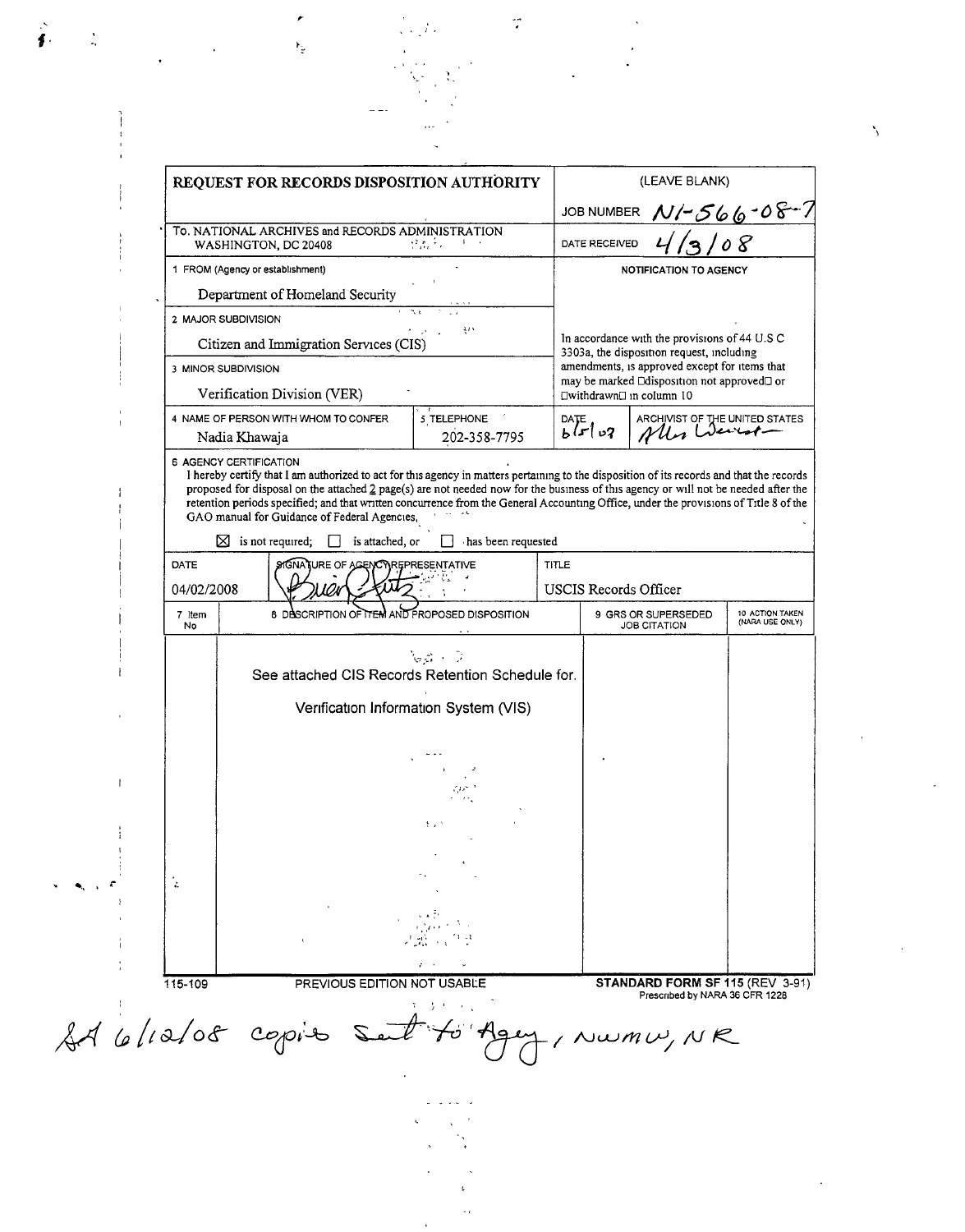| Citizen and Immigration Services (CIS) Verification Information System (VIS) VIS is the<br>technical infrastructure supporting two key programs, the E-Verify program and the Systematic Alien<br>Verification for Entitlements (SAVE) Program. E-Verify allows participating employers to<br>electronically verify the employment eligibility of all newly hired employees The SAVE program<br>allows government benefit granting agencies and licensing bureaus the ability to verify immigration<br>status of individuals seeking government, benefits before granting benefits  nput is derived originally<br>from the employee/benefit applicant and employer/benefit granting organization. This information is<br>then compared against information from existing government systems |
|---------------------------------------------------------------------------------------------------------------------------------------------------------------------------------------------------------------------------------------------------------------------------------------------------------------------------------------------------------------------------------------------------------------------------------------------------------------------------------------------------------------------------------------------------------------------------------------------------------------------------------------------------------------------------------------------------------------------------------------------------------------------------------------------|
| $GAS$ 20, ITEM 2<br><u>, Input</u> .                                                                                                                                                                                                                                                                                                                                                                                                                                                                                                                                                                                                                                                                                                                                                        |
| WS includes information on individuals to be screened by VIS, including identifying information<br>such as name, date of birth, gender, nationality, visa status, photograph and social security<br>number and other information as required on Form I-9. Information may also include data<br>such as contast information for parties requesting screening, e g, employers and benefit<br>granting agencies.                                                                                                                                                                                                                                                                                                                                                                               |
| 2. Government Data. citizenship, immigration, and employment status information from several<br>DHS and non-DHS systems of records, including records contained in such systems as the<br>U.S. Customs and Border Protection (CBP) Treasury Enforcement Communication Systems<br>(TECS), USCIS's Biometric Storage. System (BSS), the Redesigned Naturalization Automated<br>Caseworker Systems (RNACS), the Computer Linked Application Information Management<br>System (CLAIMS 3 and 4), the Central Index System (CIS), Immigration and Customs<br>Enforcement's (ICE) Student and Exchange Visitor Information System (SEVIS), and the<br>Social Security Administration's (SSA) NUMIDENT System.                                                                                      |
| DISPOSITION: Temporary. Delete/destroy when data has been entered into the Master File, or<br>when no longer needed to support reconstruction of, or serve as a bask up to the Master File,<br>whichever is later This disposition instruction is media neutral, it applies regardless of the media<br>or format of the records Input may be placed directly into the Master File from other systems or<br>may be collected using forms of various media types or as copies of original documents. The<br>disposition applies to input that are not placed directly into VIS such as copies of original<br>documents.                                                                                                                                                                       |
| B. Master File/Data.<br><b>Contractor</b> Contractor                                                                                                                                                                                                                                                                                                                                                                                                                                                                                                                                                                                                                                                                                                                                        |
| Information contained in the Persistent Database includes information from individuals and                                                                                                                                                                                                                                                                                                                                                                                                                                                                                                                                                                                                                                                                                                  |

 $\sim$   $\sim$ 

 $\overline{a}$ 

 $\mathbf{I}$ 

÷

Government Data that is used in support of E-Verify and SAVE program missions. In addition, the list of individuals and associated data necessarily for addressing challenges to potential mismatches will be maintained in the Master File to facilitate the screening process and minimize the number of individuals erroneously identified as ineligible for employment within the United States.

States.<br>DISPOSITION. Temporary Destroy/delete ten (10) years after final match determination

|         | $\frac{1}{\left( \mathbb{S}^{1/2} \right)^{\frac{p}{2} + \frac{p}{2} + \frac{p}{2} + \frac{p}{2} + \frac{p}{2} + \frac{p}{2} + \frac{p}{2} + \frac{p}{2} + \frac{p}{2} + \frac{p}{2} + \frac{p}{2} + \frac{p}{2} + \frac{p}{2} + \frac{p}{2} + \frac{p}{2} + \frac{p}{2} + \frac{p}{2} + \frac{p}{2} + \frac{p}{2} + \frac{p}{2} + \frac{p}{2} + \frac{p}{2} + \frac{p}{2} + \frac{p}{2} + \frac{p}{2$<br>もあな いぜ<br>$\mathcal{H}_{\mathcal{M}}\sum_{\mathcal{P}}\sum_{\mathcal{P}}\mathbf{w}_{\mathcal{P}}\mathbf{w}_{\mathcal{P}}^{\mathcal{P}}\mathbf{W}_{\mathcal{P}}^{\mathcal{P}}\mathbf{w}_{\mathcal{P}}^{\mathcal{P}}$ |                                                                   |
|---------|-------------------------------------------------------------------------------------------------------------------------------------------------------------------------------------------------------------------------------------------------------------------------------------------------------------------------------------------------------------------------------------------------------------------------------------------------------------------------------------------------------------------------------------------------------------------------------------------------------------------------------|-------------------------------------------------------------------|
| 115-109 | PREVIOUS EDITION NOT, USABLE<br>$\mathcal{A}$<br>$\mathcal{L}_{\mathcal{E}}(x) = 0$<br><b>Contractor</b><br>$\mathbf{v}_1\mathbf{t}_2\mathbf{v}_2\mathbf{v}_3\mathbf{v}_4$                                                                                                                                                                                                                                                                                                                                                                                                                                                    | STANDARD FORM SF 115 (REV 3-91)<br>Prescribed by NARA 36 CFR 1228 |
|         | Lead blues.                                                                                                                                                                                                                                                                                                                                                                                                                                                                                                                                                                                                                   |                                                                   |
|         | $\mathbf{r}$<br>$\tau \rightarrow -\tau_{\rm tot} \eta \tau \rightarrow \tau$                                                                                                                                                                                                                                                                                                                                                                                                                                                                                                                                                 |                                                                   |
|         | 医牙骨尖<br>get the scale was con-                                                                                                                                                                                                                                                                                                                                                                                                                                                                                                                                                                                                |                                                                   |
|         | $\sum_{\tau = \tau}^{n} \frac{ \tau^{\tau}(\tau)}{ \tau^{\tau}(\tau)} \sum_{\tau = \tau}^{n} \frac{ \tau^{\tau}(\tau)}{ \tau^{\tau}(\tau)} \leq \frac{1}{\tau} \sum_{\tau = \tau}^{n} \frac{ \tau^{\tau}(\tau)}{ \tau^{\tau}(\tau)} \leq \frac{1}{\tau}$                                                                                                                                                                                                                                                                                                                                                                      |                                                                   |
|         | $\gamma$ , $\gamma$<br>$\sim$ $\sim$ $\sim$                                                                                                                                                                                                                                                                                                                                                                                                                                                                                                                                                                                   |                                                                   |
|         | $\frac{1}{2} \sum_{i=1}^{n} \frac{1}{2} \sum_{j=1}^{n} \frac{1}{2} \sum_{j=1}^{n} \frac{1}{2} \sum_{j=1}^{n} \frac{1}{2} \sum_{j=1}^{n} \frac{1}{2} \sum_{j=1}^{n} \frac{1}{2} \sum_{j=1}^{n} \frac{1}{2} \sum_{j=1}^{n} \frac{1}{2} \sum_{j=1}^{n} \frac{1}{2} \sum_{j=1}^{n} \frac{1}{2} \sum_{j=1}^{n} \frac{1}{2} \sum_{j=1}^{n} \frac{1}{2} \sum_{j=1}^{n$                                                                                                                                                                                                                                                               |                                                                   |
|         | 安装的第三人称单                                                                                                                                                                                                                                                                                                                                                                                                                                                                                                                                                                                                                      |                                                                   |
|         | 展 居り難し                                                                                                                                                                                                                                                                                                                                                                                                                                                                                                                                                                                                                        |                                                                   |